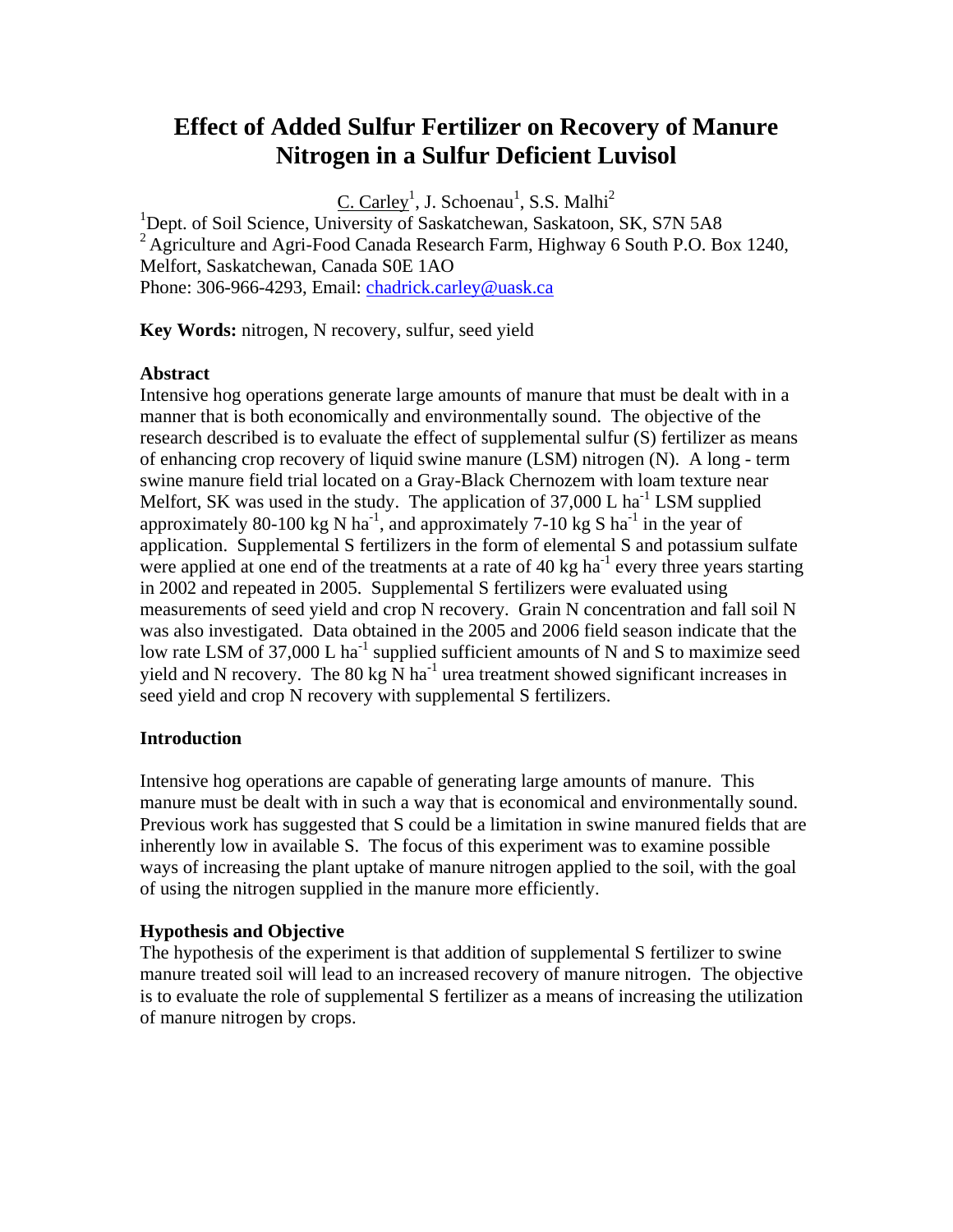#### **Material and Methods**

The experimental site was located near Melfort, Saskatchewan. The soil at the Dixon site is a Gray-Black Chernozem, with a loam texture. Test plots were 30.5 meters long by 3.9 meters wide with sub-treatments of elemental S and potassium sulfate fertilizer 3.05 meters wide each applied to the east end of all treatments. The experiment was a randomized complete block design (RCBD) replicated 4 times. Treatments that were investigated were  $0 L$  ha<sup>-1</sup>, 37,000 L ha<sup>-1</sup> (applied every year), 74,000 L ha<sup>-1</sup> (applied every second year), 148,000 L ha<sup>-1</sup> (applied every third year) and 80 kg N ha<sup>-1</sup> Urea. Supplemental S fertilizers were applied at  $40 \text{ kg}$  ha<sup>-1</sup> every three years starting in 2002 and reapplied in 2005. Canola was the crop grown in 2005 and barley in 2006. Plant samples were collected at harvest and threshed to determine seed yield. Grain N concentrations were determined on threshed samples. Fall soil samples were taken after each field season and analyzed for  $NH_4^+$  and  $NO_3^-$ . All manure fertilizers were injected into the soil with Bourgault coulter openers.

#### **Results and Discussion**

#### **2005**

 Supplemental elemental S and potassium sulfate fertilizer treatments were reapplied in the same strips as 2002 in the spring of 2005 at a rate of 40 kg S ha<sup>-1</sup>. No significant differences in seed yield were observed in the LSM treatments of canola (Figure 1). A large significant difference in seed yield was observed in the 80 kg N ha<sup>-1</sup> urea treatment. Both the elemental S and potassium sulfate fertilizers were significantly higher than the urea treatment alone, but were not significantly different from each other. The urea alone treatment, without S fertilizer, was not able to set any seed, as the seed yield was 1 kg ha<sup>-1</sup>. The lack of seed yield was likely caused by the high S demand of the canola crop combined with the N supplied by the urea and little or no S supplied by soil or fertilizer, resulting in a nitrogen induced sulfur deficiency and toxicity (Malhi et al. 2005). No significant differences in seed yield measured in the year of application between LSM treatments that did and did not receive supplemental S fertilizer is in contrast to earlier work reported by Schoenau and Davis (2006). Schoenau and Davis (2006) found significant increases in oat yield in 2002 at the same experimental site when 40 kg ha<sup>-1</sup> of supplemental S fertilizer was added to the 37,000 L ha<sup>-1</sup> and the 80 kg N  $ha^{-1}$  urea treatments.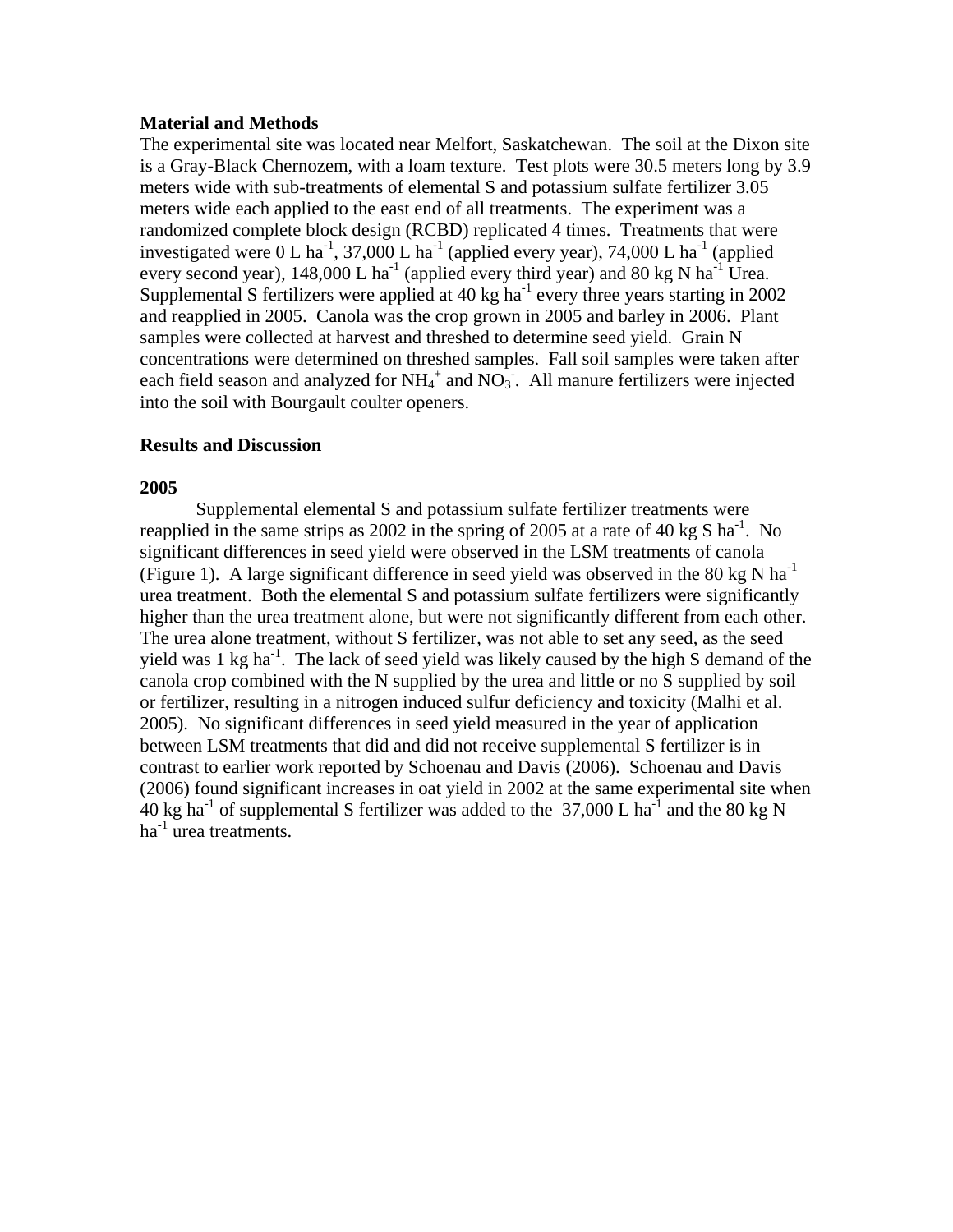

**Figure 1.** Canola seed yield at Melfort, SK. in 2005, without and with sub-treatments of sulfur fertilizer.

Crop nitrogen recovery was not significantly different in the LSM treatments without and with supplemental S fertilizer (Figure 2). The crop N recovery in the 80 kg N ha<sup>-1</sup> urea treatment was significantly higher with both of the supplemental S fertilizers. Although not significant, it is interesting to note that the seed yield and % N recovery was similar and slightly higher in the elemental S fertilizer sub-treatments. Seed yield and % N recovery could be higher in the elemental S treatment due to higher S availability. Conditions of the 2005 field season may have been adequate to oxidize sufficient amounts of elemental S, from the 2005 and 2002 season application to maximize yield.



**Figure 2.** % N Recovery of Canola at Melfort, SK. in 2005, without and with subtreatments of sulfur fertilizer.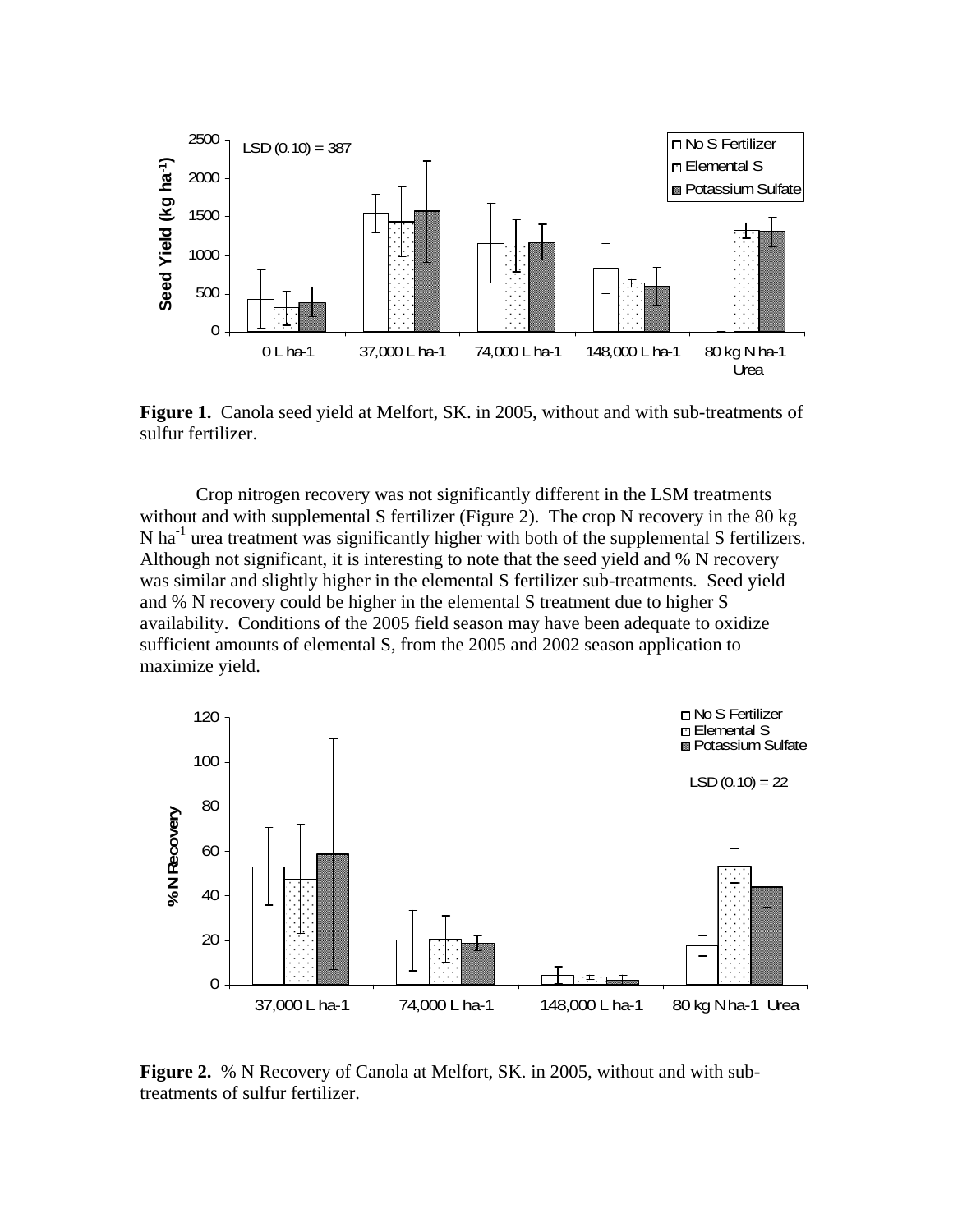Grain N concentration was not significantly different in the LSM treatments with or without S fertilizer added but was significantly increased by the addition of both S fertilizers in the urea fertilizer treatment.

 Fall soil samples were taken at 0-30, and 30-60 cm depth increments. Significant differences in  $NH_4^+$  were observed in all treatments at the 0-30 cm depth increment with the exception of the  $0 L ha^{-1}$  treatment. In all treatments with significant differences, the sub-treatments of S fertilizers had lower  $NH_4^+$  concentrations than without S fertilizer. This may reflect higher N removal by the crop in the S sub-treatments. No significant differences in NO<sub>3</sub> were observed in any of the treatments without or with supplemental S fertilizer at the 0-30 cm depth. Concentrations of  $NH_4^+$  and  $NO_3^-$  were not significantly different at the 30-60cm depth with the exception of  $NO<sub>3</sub>$  in the 74,000 L ha<sup>-1</sup> (applied every 2 years) treatment. In the 74,000 L ha<sup>-1</sup> (applied every 2 years) treatment, the subtreatment of potassium sulfate was significantly higher than the treatment without S fertilizer but not significantly different than the elemental S fertilizer sub-treatment, which was also not significantly different from the treatment without S fertilizer.

### **2006**

 In 2006, the second year following reapplication of the S fertilizer treatments, the seed yield of barley was significantly affected in the 37,000 L ha<sup>-1</sup> LSM and 80 kg N ha<sup>-1</sup> urea treatments (Figure 3). Seed yield was not significantly affected by S fertilizers in all other treatments. In the  $37,000$  L ha<sup>-1</sup> LSM treatment without S fertilizer, seed yield was significantly higher than in the potassium sulfate, but was not significantly different from the elemental S sub-treatment. The two different S fertilizer forms were not significantly different from one another. Higher grain yield in the  $37,000$  L ha<sup>-1</sup> with no S fertilizer could be a result of significantly higher amounts of  $NH_4^+$ -N observed in the 0-30 cm depth in the fall of 2005. Elemental S fertilizer in the 80 kg ha<sup>-1</sup> urea treatment resulted in significantly higher seed yield than the treatment without any S fertilizer but not significantly different than potassium sulfate. Sulfur supplied through the LSM in the 37,000 L ha<sup>-1</sup> treatment appears to have sufficient amounts of S to alleviate any S deficiency issues and maximized yield. Significant increases in seed yield with the addition of S fertilizers in the 80 kg N ha<sup>-1</sup> urea treatment is similar to results reported by Schoenau and Davis (2006), where oat responded strongly to supplemental S fertilizer.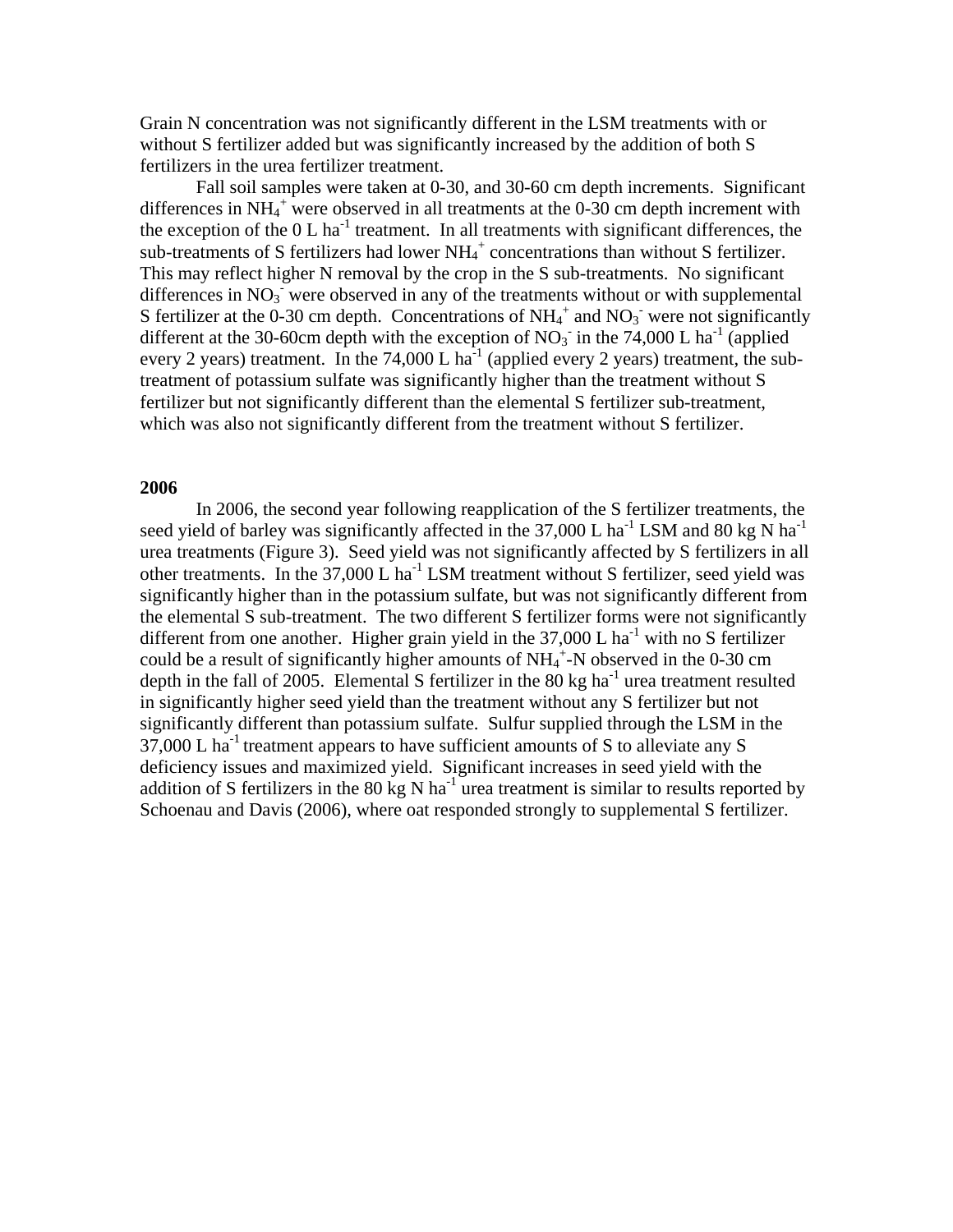

**Figure 3.** Barley seed yield at Melfort, SK. in 2006, without and with sub-treatments of sulfur fertilizer.

Crop N recovery was not significantly affected by S fertilizer treatment in the 74,000 L ha<sup>-1</sup> and 148,000 L ha<sup>-1</sup> LSM treatments, but was significantly different in the 37,000 L ha<sup>-1</sup> LSM and 80 kg N ha<sup>-1</sup> urea treatments (Figure 4). In the 37,000 L ha<sup>-1</sup> LSM treatment, crop N recovery was significantly higher without any supplemental S fertilizer compared to the two sub-treatments of S fertilizer which were not significantly different from one another. In the 80 kg N ha<sup>-1</sup> urea treatment, the sub-treatment of elemental S fertilizer had a significantly higher %N recovery than the sub-treatment of potassium sulfate, but not significantly different than the treatment without any supplemental S fertilizer.



**Figure 4.** % N Recovery of Barley at Melfort, SK. in 2006, without and with subtreatments of sulfur fertilizer.